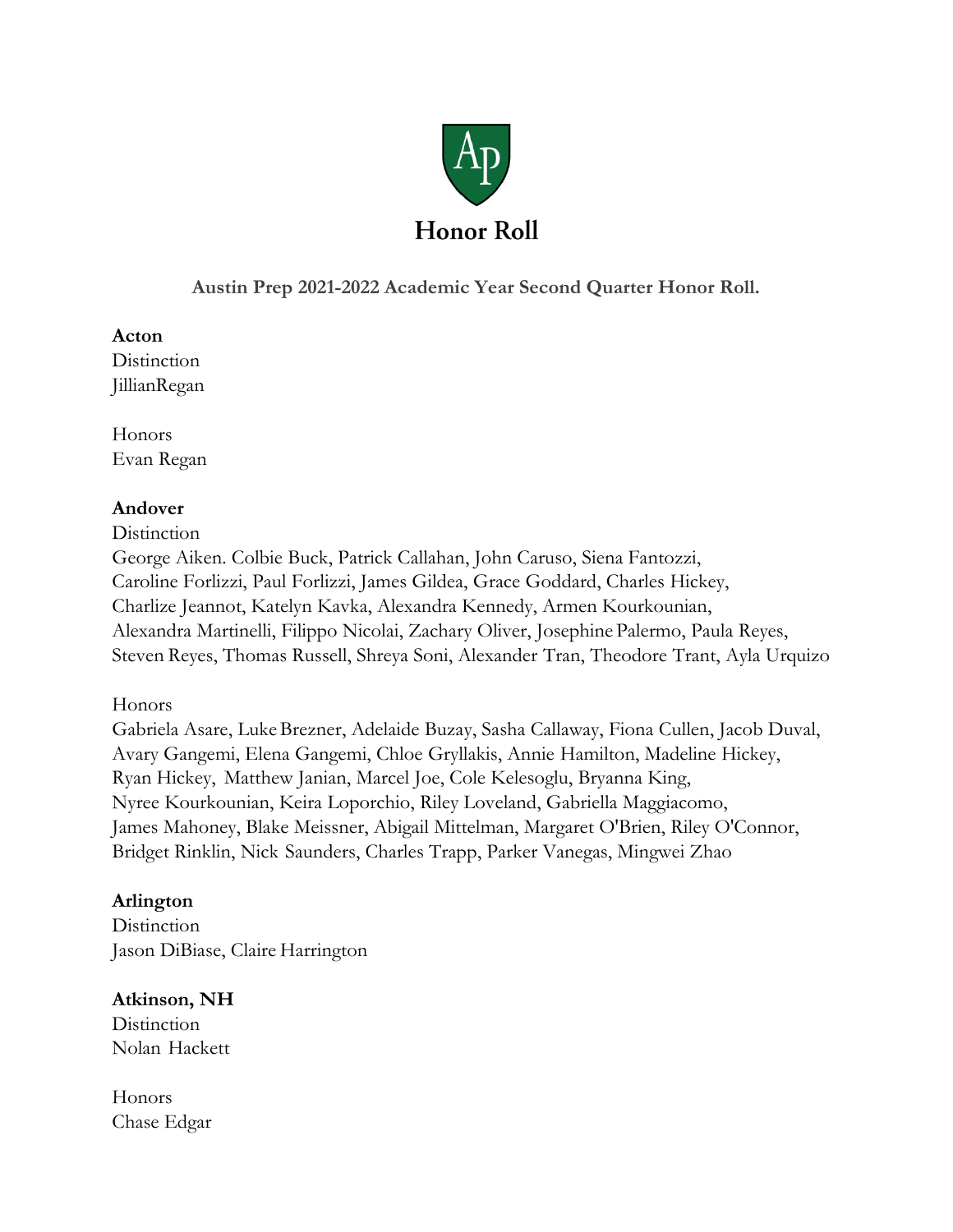#### **Bedford**

**Distinction** Alyxandra Rossi

Honors Julia Esler, Olivia Gedaminsky, Alex Quinn, Angelia Scott

# **Belmont**

**Distinction** Emily Donahue

# **Beverly**

**Distinction** Olivia Doherty, Emmett Surowiec, Evelyn Surowiec, Norah Wright

### Honors

Grace Ferretti, Giavana Franco, Margaret Gove, Morginn Kotchian, Delaney McNinch, Gabriella Mooney,

# **Billerica**

**Distinction** Keira Reid, Rohan Saini

# Honors

Leonardo Centinaro, Valeria Centinaro, Serry Gouveia, Christopher Roberts, Samantha Smith, Jake Zawatsky

# **Boston**

Honors Sage Roderick

# **Boxford**

**Distinction** Jessica Barrett, Ashley DiBella, Liam Gildea

#### Honors

Alexa Blaeser, Reagan Mercier, Molly Vana, Lauren Vigneaux, Joshua Williams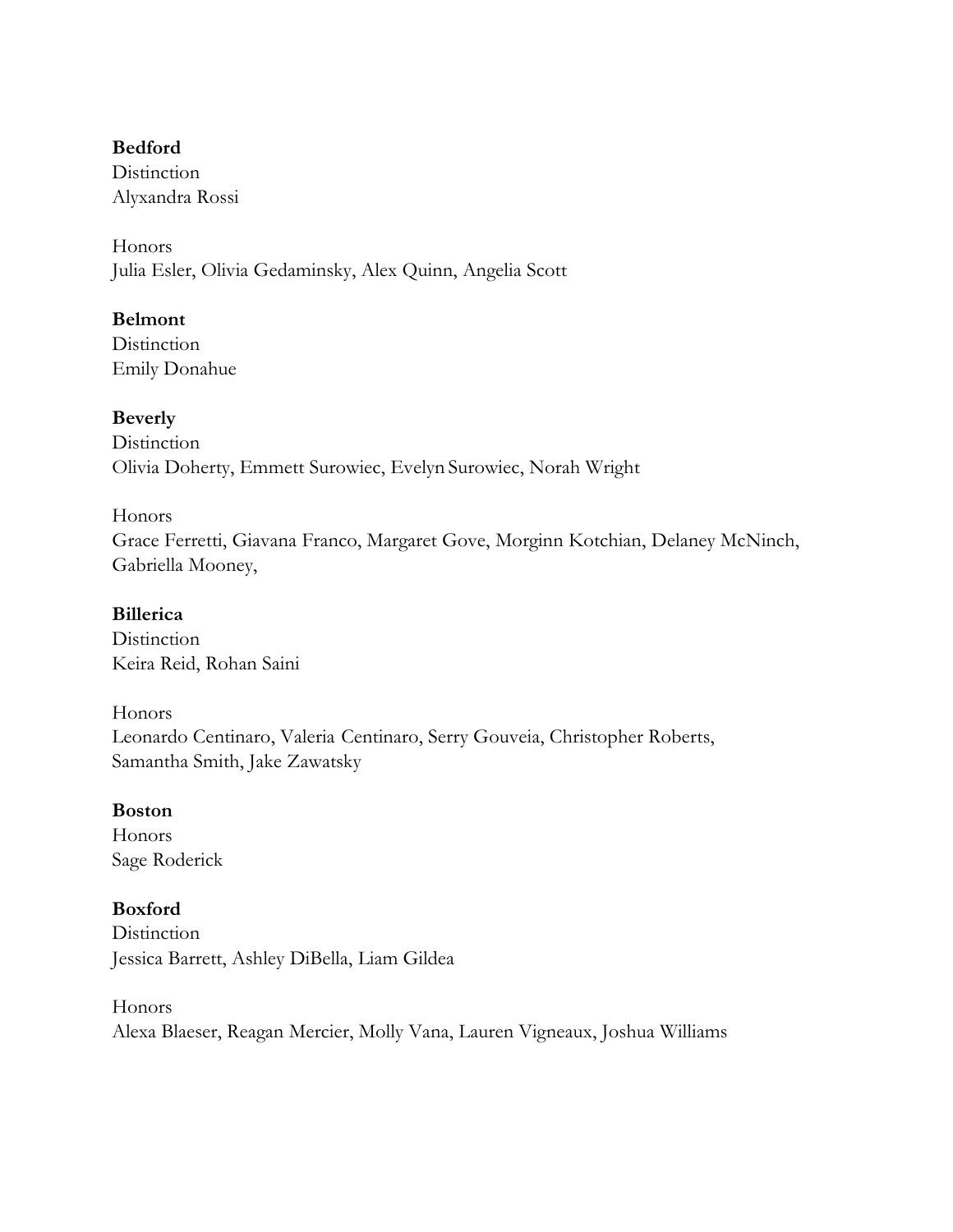# **Burlington**

**Distinction** Jaclyn Brand, Aidan Connors, Thomas Hayes, Andrew Mikolinsk, Lauren Neal

### Honors

Amelia Amadin, Maddox Amadin, Jonathan Brand, Michael Brosnan, Mason Carr, Caitlin Connors, Emilee Laws

# **Byfield**

**Honors** Chloe Ciano

# **Charlestown**

Honors Adam Higginbottom

# **Chelmsford**

**Distinction** Nolan Pitta

# **Danvers**

**Distinction** Bree Anderson, Cayla Baroud, Avery Emerton, Shae Garofalo, Samantha MacCormack, Jacqueline Plante, Ainsley Raymond

Honors Dante Bertoli,Caleb Guthrie, Emma Guthrie, Lauren Lopes, Abigail O'Keefe, Alyssa Pacheco, Emily Prince, Drew Thibodeau

# **Dracut**

Honors Nicholas Capone, Hunter Grabar, Corbin Martin

# **East Boston**

Honors Robert Gilbride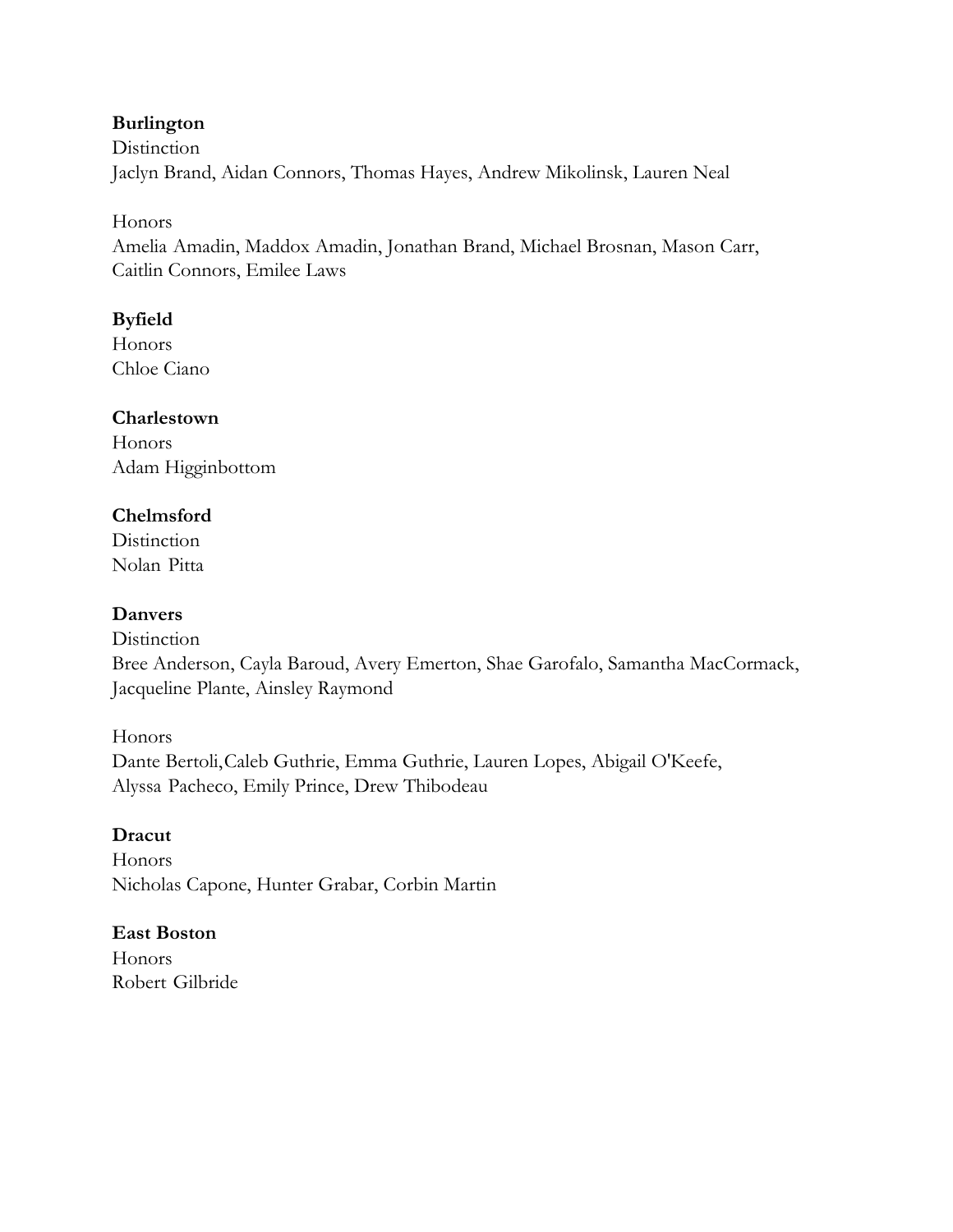**Georgetown Distinction** Brendan McCarthy, Emma Riordan

Honors Sophia Finocchio

### **Gloucester**

**Distinction** Maeve Carey

### **Groton**

Honors Matthew Bellis

# **Groveland**

**Distinction** Jessica Marks

# **Haverhill**

Honors Lillian Harmon, Lee Poulin, Kayley Simons

# **Hingham**

**Distinction** Kathryn Karo

# **Ipswich**

**Distinction** Melissa Soep

Honors Hunter Soep, Luke Soep

# **Laconia, NH Distinction** Cameron Bayusik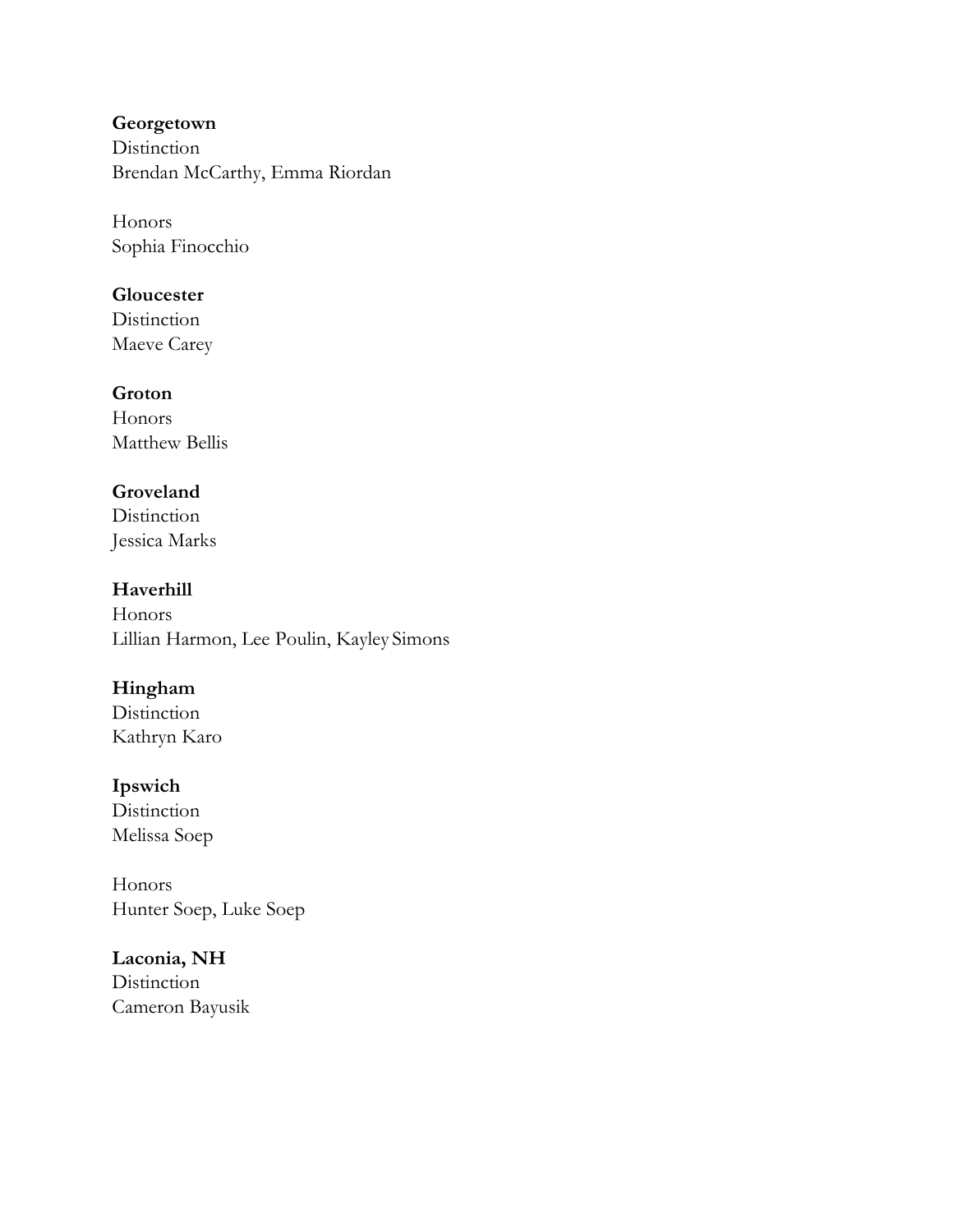**Lawrence Distinction** Anthony Beaulieu, Sara Dallaire, Madeline Shih

Honors Amber Boardman,Isabel Henderson, Tait O'Koniewski, Anjali Serrano

### **Lexington**

**Distinction** Benjamin Bradshaw, Elena Klimashova, Mark-Henry Novas

Honors William Cacciatore, Dennis Klimashov

**Lowell Distinction** Katherine Cancro, Zachary Rourke

**Lynn Distinction** Fiona Hyland, Kamilla Khiat, Anna Ryan

Honors Payten Cole

# **Lynnfield**

**Distinction** Hadley D'Agostino, Sophia DiNanno, Madison McCarthy, Michael McCarthy, Elisabeth Megaloudis, Keira Welch

Honors Zackary Cotter, Cailin Fennessy, Dante Filadoro, Dario Filadoro, Ella Gould, Lauren Shaffer, Luke Slaney, Eleanor Underwood

#### **Marblehead**

**Distinction** Hailey Grohe, Nathan Jaffe, David McMahon

Honors Francesca Carter, Paloma Carter, Taylor Grohe, Sofia Sibella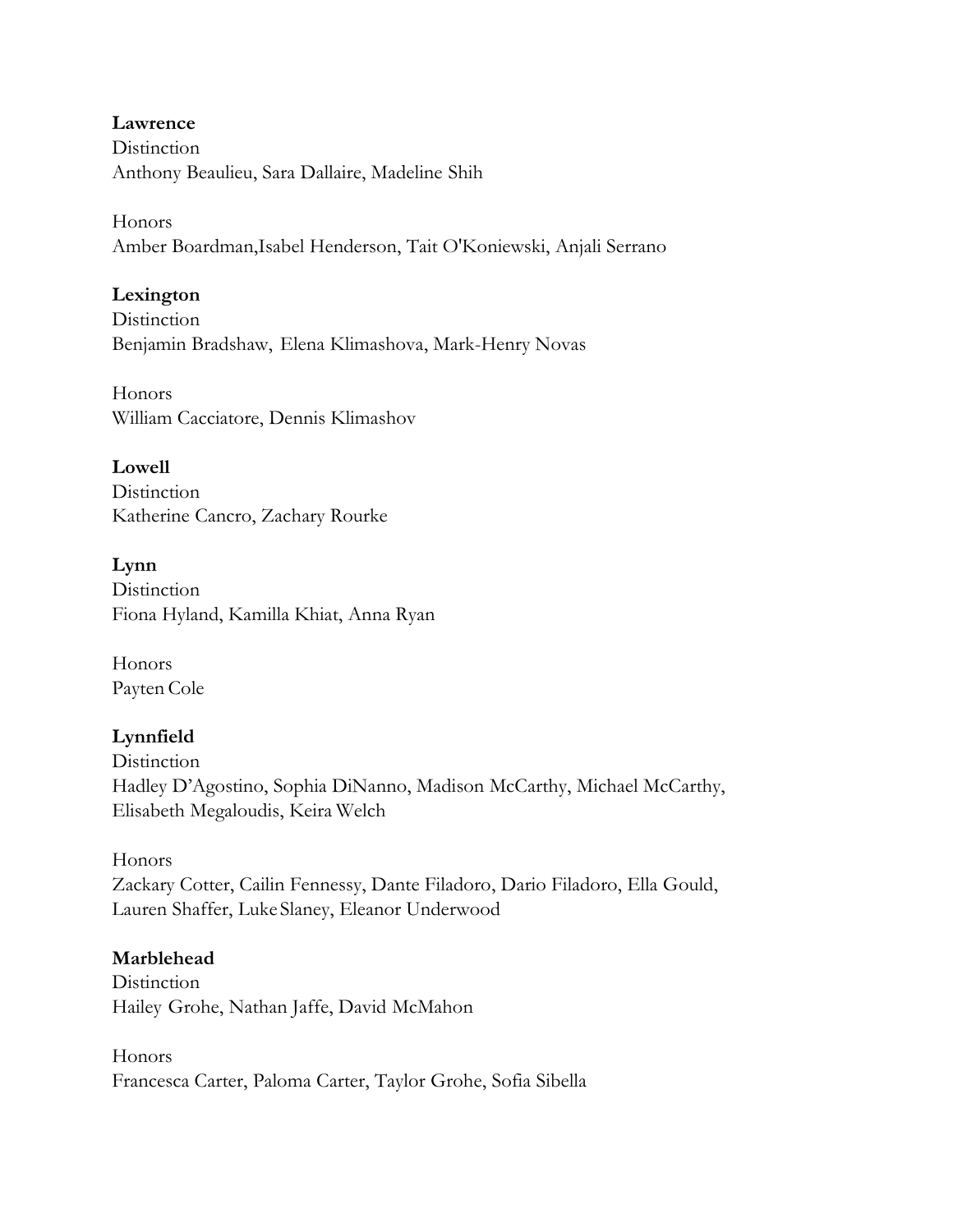# **Medford**

**Distinction** Isabella Eisenhauer, Louise Eisenhauer, Aiden Titcomb

### Honors

Fiona Baratta, Marc Barletta, Ava Colella, Maya Haddock, Ella Piro, Vincent Piro

# **Melrose**

**Distinction** 

James Bergeron, Maximus Betts, Grace Buser, Allison Byrnes, Lilly Byrnes, Lillian Fix, Christopher Gerety, Lucia Gracilieri, James Graham, Nicholas Happeny, Bruce McGinley, Evelyn McGinley, David Moro, Imogen Moro, Calvin Pardee, Samantha Regan, Victoria Tenreiro, Colin Walsh

# Honors

Katherine Berlin, Isabella Bianco, Nicholas Bianco, John Burke, John Burnham, Nora Burnham, Amelia Doetsch, August Doetsch, Charlie Little, Dan Little, Joseph McClain, Matthew Palmer, Caroline Regan, Samantha Riley, Isabella Tenreiro, Magdalena Tenreiro, Madeleine Ungashick

# **Methuen**

**Distinction** Jordan Kim, Hunter Weldon

# Honors

Miranda Aguilo, Sebastian Guerra, Ben Nguyen, Antonio Pemberton, Madison Tomamichel

# **Middleton**

**Distinction** MilanaVasilenko, Mikolena Zirpolo

Honors Daniella Gillespie

**Newbury Honors** Lea DeVito, Alexander Fiorante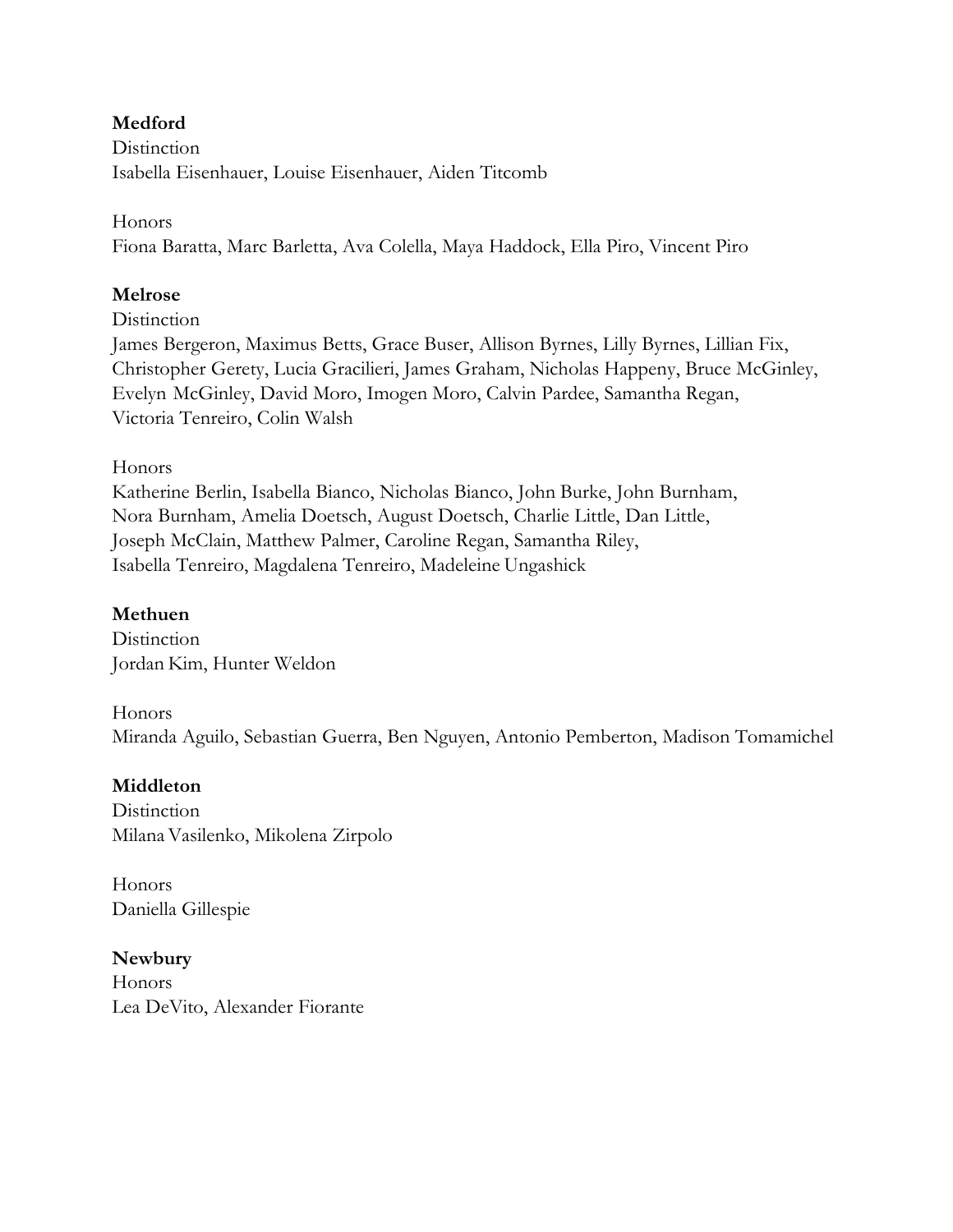### **Newburyport**

**Distinction** Isabel Hulse

Honors Charles Gagnon, Lydia May-Broyles

# **Newton, NH**

**Distinction** Elizabeth Urick

# **North Andover**

**Distinction** 

Kathryn Albano, LilyAmari, Anya Budzinski, Ela Budzinski, Meghan Callahan, Nathan Carlson, Lily Caron, Avery Davis, Mia Dinunzio, Vikramaaditya Gonuguntla, Rahul Gupta, Yuktha Jonnalagadda, Victoria MacKenzie, Aanya Metpelly, Aiden Paquette, Aiden Provost, Meredith Rhodes, Mia Romansik, Lily Seville, Christopher Weber

Honors

Mya Buendia, Kailash Chari, Sophia Christo, Molly Cinquegrano, Madelyn Dinunzio, Ainsley Golini, Kyle Harrington, Caitlin McCraw, Lindsay McDonald, Avanish Mishra, Brendan Morin, Ian Simpson, Kenna Sullivan, Neave Sullivan, Ryan Sullivan, Brooke Voica, Jay Voica, Madison Wakelin

# **North Billerica**

**Distinction** Alyssa Joseph, Lauren Ouellette

Honors Catherine Jalbert, Henry Jalbert

# **North Reading**

**Distinction** 

Kiera Clark, Derek Daley, Zachary Fleming, Isabella Fountain, Jaya Gupta, Alexa Harris, Isabelle Labriola, Jasmine Labriola, Reece Montejo, Rowan Oostman, Martin Pierce, Sydney Rech

# Honors

Isabella Conte, Alannah Dynan, Conor Griffin, Gavin Griffith, Maxwell Hampoian, Maggie Little, Kyla Oostman, Rachel Rech, Ryan Rech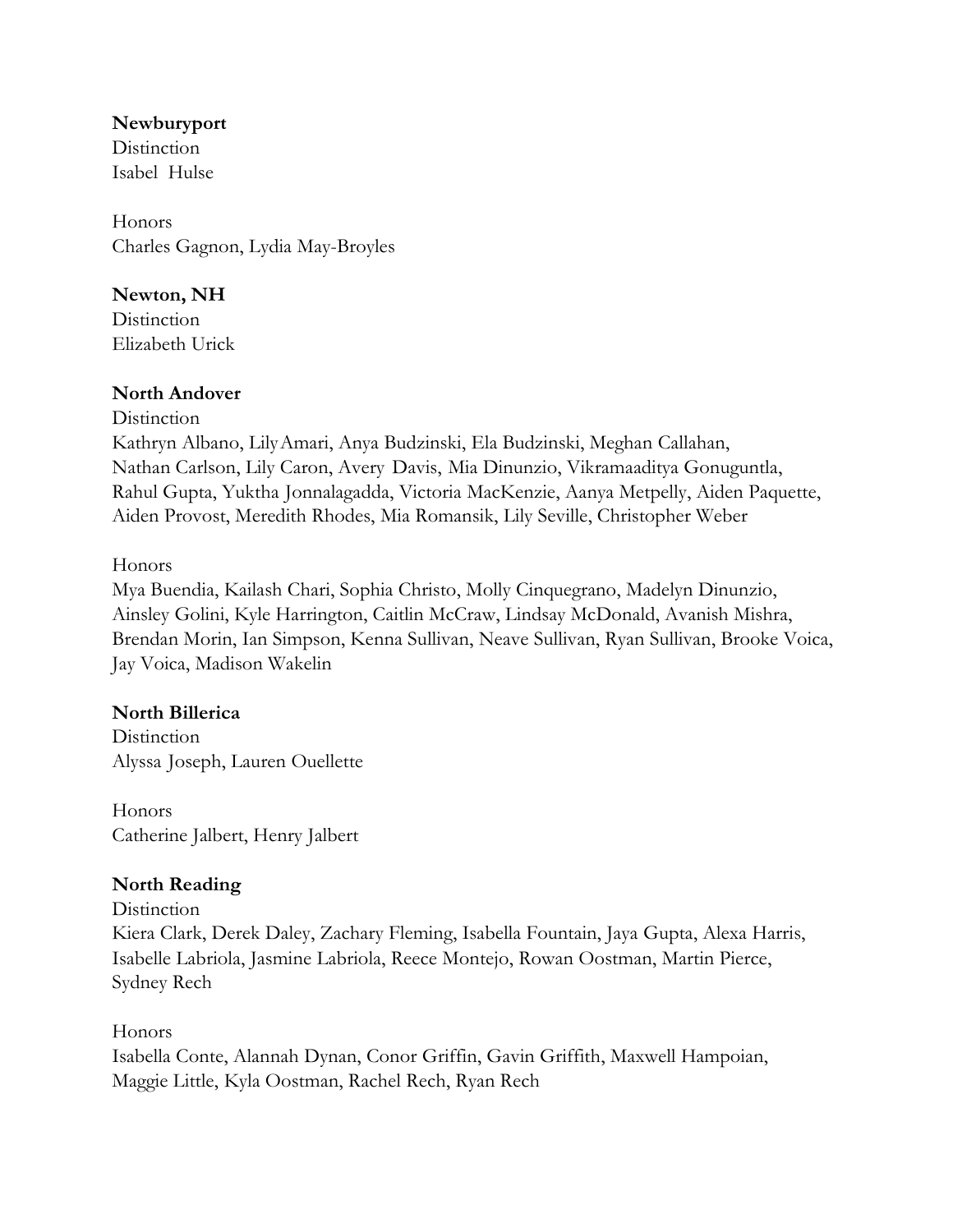#### **Peabody**

**Distinction** Emily Clay, Caroline Kelly, Anna Prideaux, Nicolo Senices, Christopher Trodden, Janna Vounessea, Lucas Williams

#### Honors

Paul Connor, Cali Lafferty, Ella Luongo, Morgan O'Donnell, Arianna Shalhoub, Megan Silva, Sophia Taylor, Ryleigh Vadala

### **Pelham, NH**

**Distinction** Aiden Becker, Benjamin Tshudy, Justin Tshudy

Honors Mario Tomic

### **Reading**

#### **Distinction**

Christian Alfieri, Miles Bhuta, Caroline Brabeck, Jonathan Burke, Katarina Burke, Vann Burkhart, Liam Deane, Katherine Doucette, Anthony Fergusson, Anna Ferranti, Tezza Galletta, Arushi Gangwani, Sadie Hagstrom, Julia Higgins, Allison Jenks, Samuel LaPlant, Kunyu Ma, Vera Masciarelli, Molly Matthews, Clare McCusker, Sean Murphy, Jenna Nadeau, Aaria Nagpal, Ava Napolitano, Matthew O'Malley, Ryan O'Malley, Emmi Shearer, Sage Singh, Victoria Trojer, Alexandor Vigorito, Marcus Villarroel, Victor Villarroel, Daniel Walsh, Tatum White, Xinru Xie, Kathryn Young, Michael Young, Xiangning Yu, Dillan Zanni, Joshua Zucchero

#### Honors

Riley Abbott, Luke Bartley, Madison Battaglia, Kyle Brickhouse, William Burns, Harrison Clarke, Daniel Cory, Trevor Coughlin, Emily Croteau, Gianna DeFilippo, Catherine Gallagher, Nicholas Genese, Sophia Gilchrist, Eva Giunta, Xizhi Han, Maria Hanna, Emmy Keddy, Nora Lafferty, Nora Matthews, Ethan Molettieri, Emma Moloney, Grace Monagle, Isabelle Murphy, Colin Neal, Kyra O'Neill, Brady Payne, Hailey Payne, David Pywell, Joshua Robichaud, Sofia Senn, Adhav Sharma, Sara Simpson, Benjamin Sperling, Owen Sperling, Rose Sperling, Kathryn Tesoro, Hellena Trojer, David VanderZouwen, Aaron Wilcox, Yikun Xian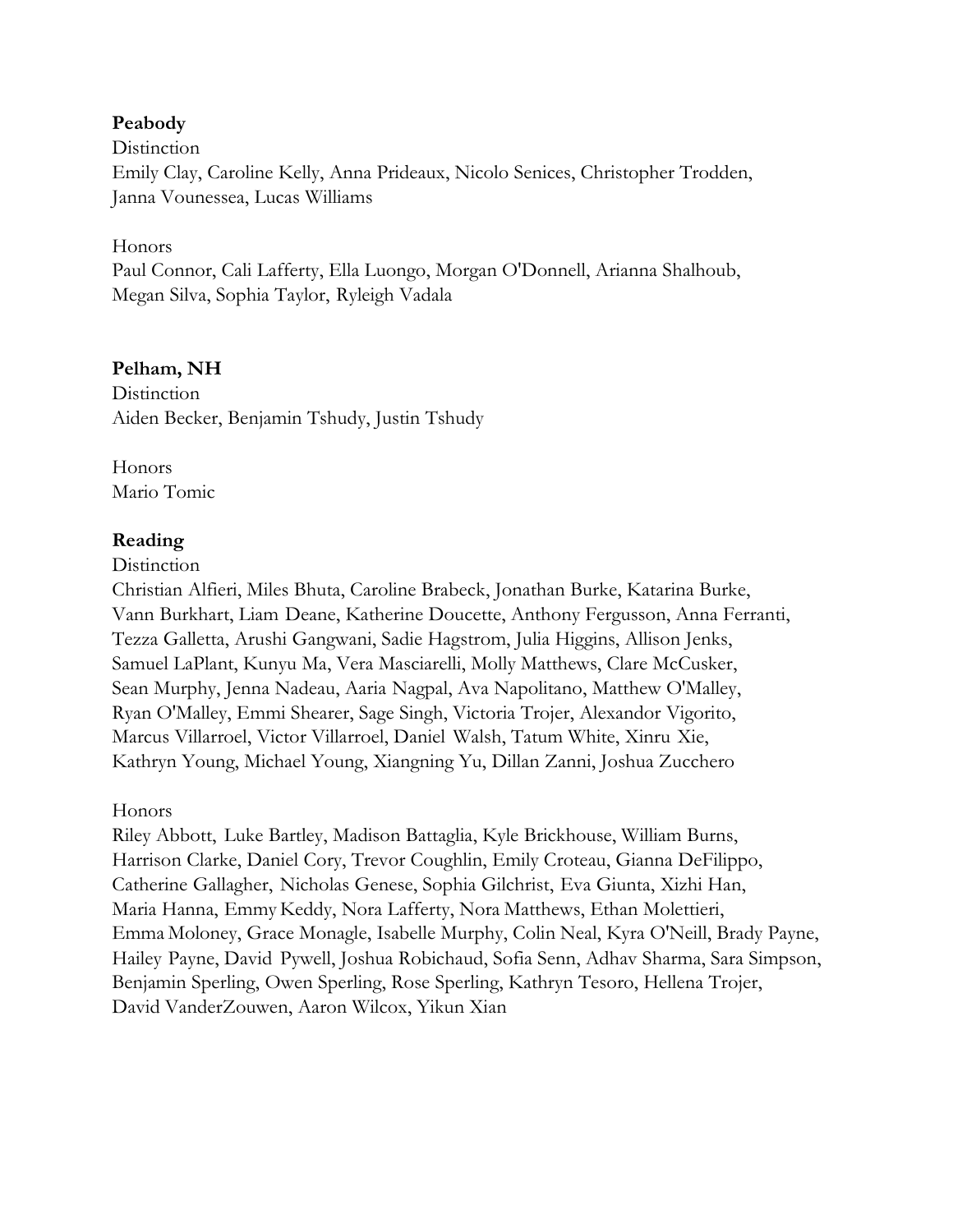**Revere Distinction** Robert Nakashian

Honors Myles Baker, Katrina Michalak

**Rowley**

**Distinction** Emily Sousa

Honors Emily Desrochers, Paul Dundin, Nicole Tracy **Salem, MA Distinction** Emma Losolfo, Alexis Sherry, Ava Sherry

# **Salem, NH**

Honors Alexa Schiela

# **Saugus**

**Distinction** Olivia Ferri, Victoria Liwanag, Ashlyn Rago, Angelica Zizza,

Honors

Olivia Cann, Brett Fyfe, Caitlin Gagne, Chaz Knowles, Vance Knowles, Ava Murphy, Cameron Neal, Emily Schena, Braydon Sullivan, Declan Sullivan

# **Somerville**

Honors Sofiya Radochia

# **South Hamilton**

Honors Dylan Pagliuca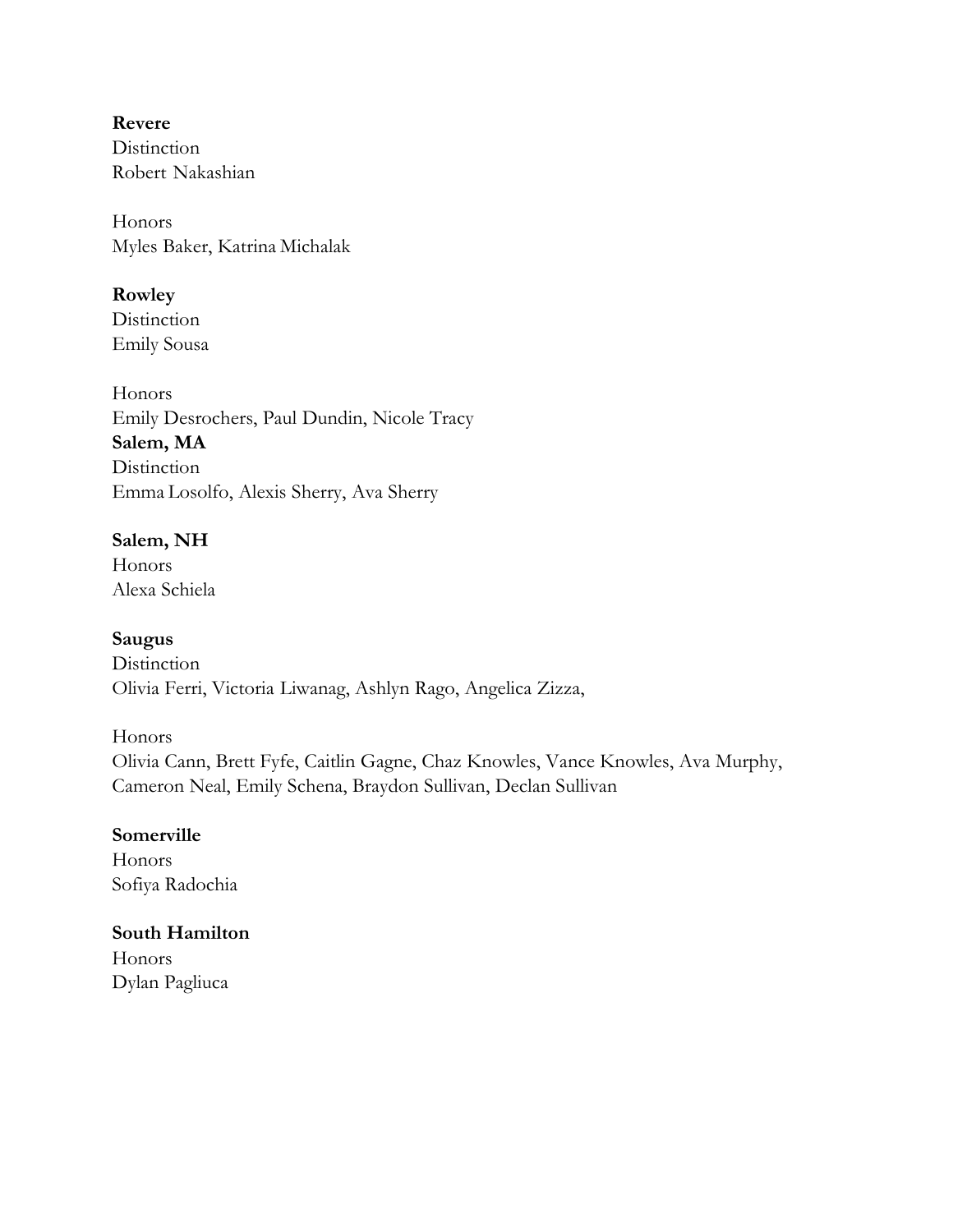# **Stoneham**

#### **Distinction**

Chase Barlow, Alexander Barone, Vincent Barone, Maranda Bianchi,Sommer Bianchi, Enzo Carminati, Matthew Chatelle, Bhoomika Chopra, Jacob Coons, Rachel Coons, Jonathan DiPrizio, Christopher Ellis, Ryan Fiore, Janelle Irvin, Alyssa Mangino, Jillian McAuley, Kylie McDonald, Olivia McDonald, Katherine Millett, Aidan O'Neill, Mark Palumbo, Matthew Palumbo, Christopher Tauro, Nicholas Tauro, Nicole Theriault,

### Honors

Paige Barlow, Christopher Blake, Nicholas Blessing, Eliana Cohn, Lauren Costa, Caroline Courtney, Emily Crowley, Lilli Donahue, Nico Donahue, Nora Hanley, Derek Langenau, Bryce Leonard, Lily O'Neill, Lucas Ortiz, Dilan Patel

### **Swampscott**

**Distinction** Anna Dahlman

#### Honors

Samantha Demady, Nathan DeRoche, Sydney DeRoche, Colten Landen, Alison Perault

# **Tewksbury**

**Distinction** Kendryk Aquino, Anthony Burgess, Brady Harris, Connor Lynch, Sydney Spengler

Honors Donald Bresette, Daniel Holmes, James Holmes, Emma Spengler, Ryan Thompson

# **Topsfield**

Honors Louis Caputo

# **Wakefield**

**Distinction** Thomas Casale, Katelin Farris, Ava Intoppa, George Mamakos, Grant Michel, Chloe Russell, Celia Sensale, Elliott Tinkler

# Honors

Sabina Axelrod, KateBeckel, Jodee Domey, Neve Fitzgerald, Kayla Gallagher, Brendan Jaena, Cameron Jaena, Jason Margerison, Caroline Melanson, Evan Mihalovich, Preet Patel, Bianca Renzullo, Morgan Tammaro, Xinyi Zou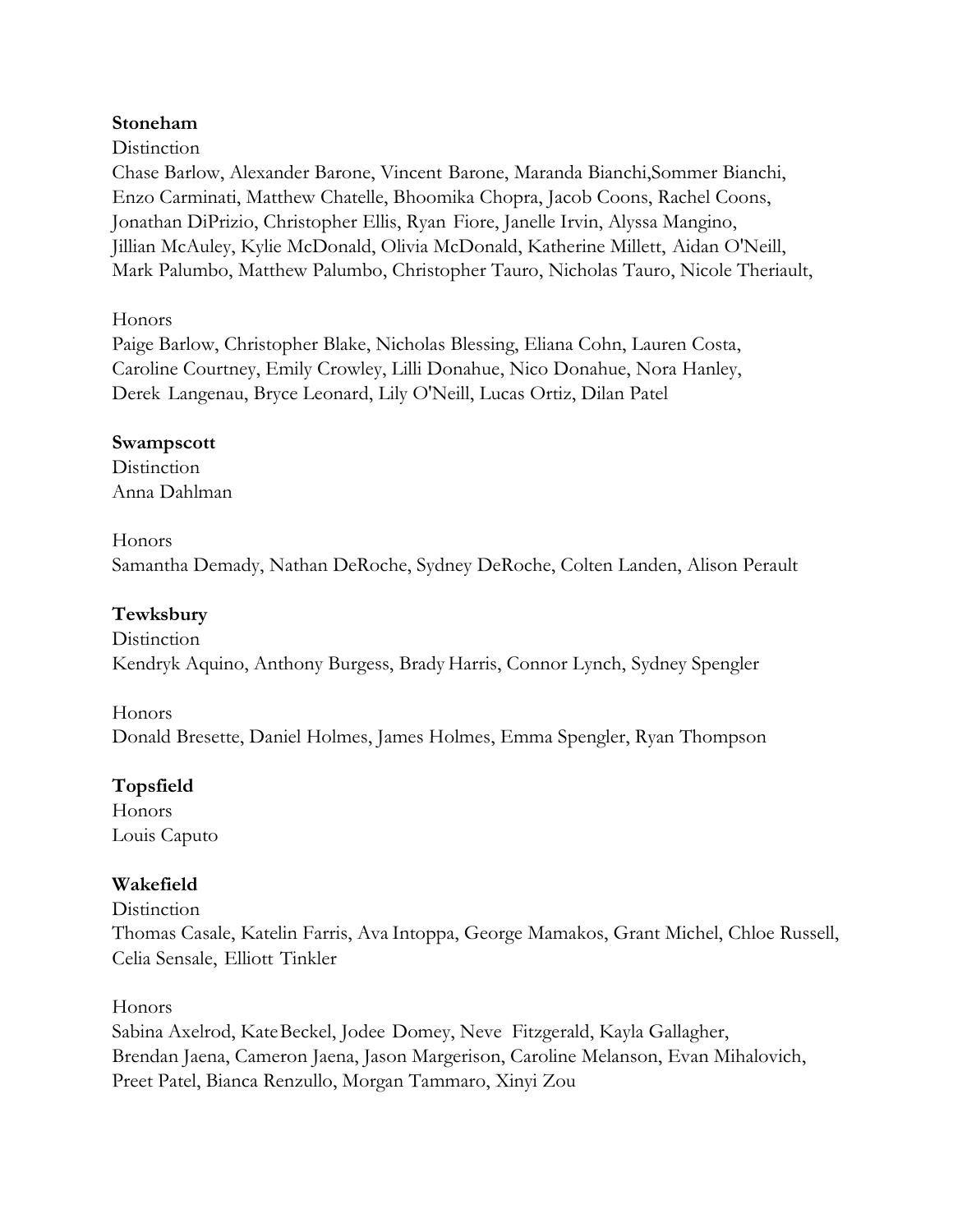**Waltham Distinction** Andre Bashirians

Honors George Chapian, Eliza Martin, Paige Martin, Tristan Miller, Nareg Minassian, Mckenzie Morris, Jack Sweeney

#### **West Newbury**

**Distinction** Maria DiFilippo

Honors Fischer Niehaus, Madeleine Rhoden

# **West Townsend**

**Distinction** Norah Abraham

### **Westford**

Honors Joshua Keith

# **Wilmington**

**Distinction** 

Ayden Badrikian, Braeddon Dyment, Alessandro Fanuele, Sophia Fanuele, Madeleine Fisher, Nicolas Juliano, Alexandra Malley, Colby Medeiros, Athanasios Meimaris, Laney Putney

#### Honors

Ryan Ackerley, Casey Ahlin, Brendan Ardito, Matthew Ardito, Aaden Caralis, Alana Caralis, Claire Connelly, Matthew Doherty, Nicholas Fanuele, Haley Fisher, Dominic Gabardi, Marissa Gallozzi, Jackson Guy, Lauryn Hanafin, Austin Jageler, Molly Johnson, Olivia Long, Jessica Martinson, Sydney Pilla, Will Putney, Gannon Ricci, Sarah Sampson, Juliana Scalfani, Livia Souza, Ruitang Sun, Braeden Vanisky, Ziming Wang